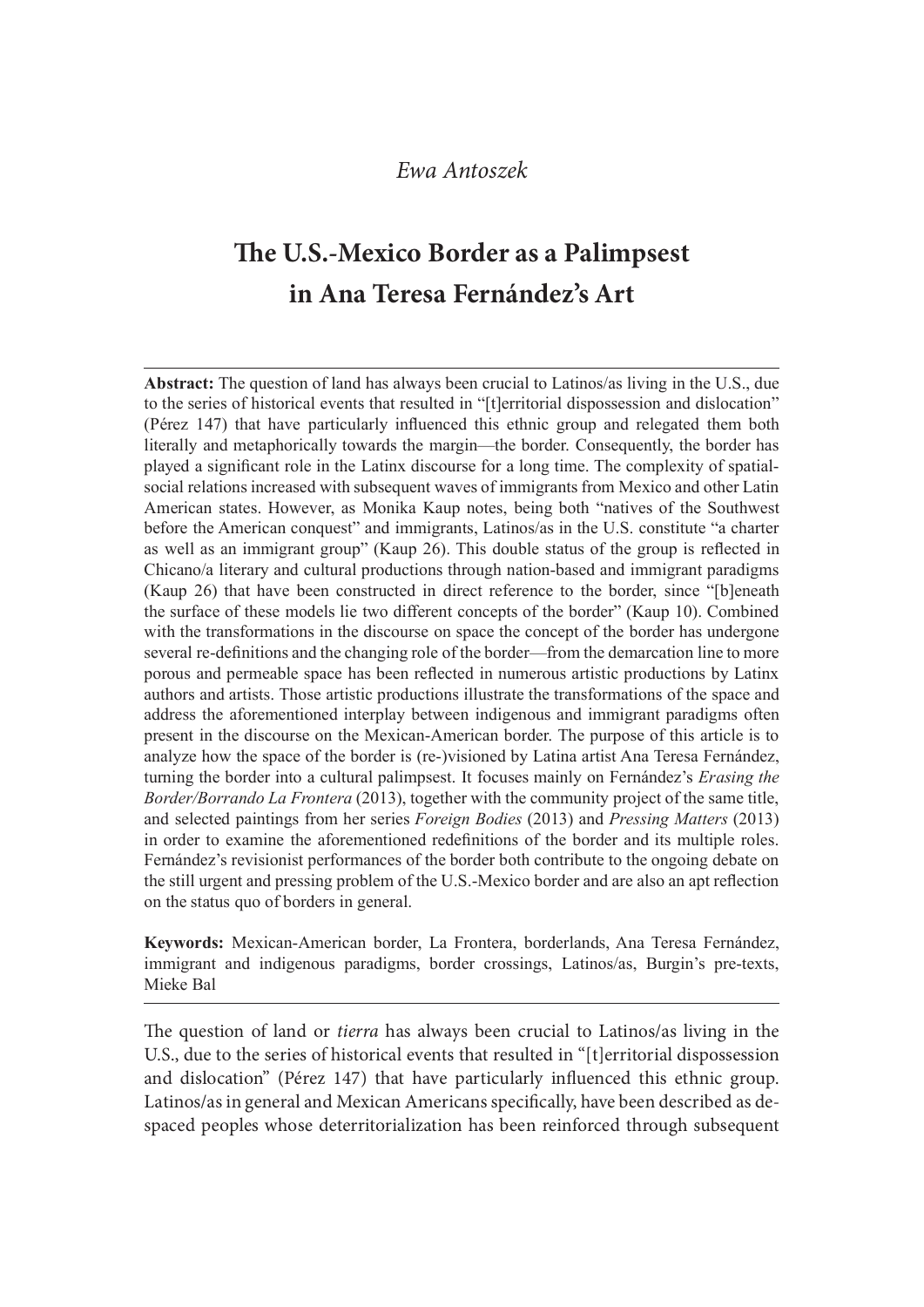historical events, including the sixteenth-century conquest, the annexation of Texas in 1836, or the Guadalupe-Hidalgo treaty, ending the Mexican-American war in 1848 and taking away a large portion of formerly Mexican land, together with people living there. The events of the mid-nineteenth century influenced the socio-political status of the group, their cultural productions, and identity, since due to those transformations their location moved both literally and metaphorically towards the margin—the border.<sup>1</sup> Consequently, as Laura Pérez observes, "methodical displacement from the lands inhabited by our kin through wars of conquest and relocation to non-ancestral 'reservations' has gone hand in hand with economic, social, political, and cultural disenfranchisement" (148). Moreover, it is also true about the "experience of those whose families have immigrated from Mexico in the last two generations" (Pérez 147) that it "repeats this sense of cultural displacement, sharpened and conditioned by this historic anti-Mexicanism, still rooted for many in the assumption of the inferiority of both the Indians and the Spanish from whom Mexicans originally descended" (Pérez 147). These conclusions, among others, indicate that the spatial construct of the border has played a significant role in the Latinx discourse for a long time.

The complexity of spatial-social relations increased with subsequent waves of immigrants from Mexico and other Latin American states. The newcomers either joined the established Mexican-American/Latinx communities or started to occupy new locations, which led to a greater heterogeneity of the group and, as a result, the Latnix status in the U.S. became even more complex than before. However, as Monika Kaup notes, being both "natives of the Southwest before the American conquest" and immigrants, Latinos/as in the U.S. constitute "a charter as well as an immigrant group" (Kaup  $26$ ).<sup>2</sup>

This double status of the group is reflected in Chicano/a literary and cultural productions through nation-based and immigrant paradigms (Kaup 26) that have been constructed in direct reference to the border, since "[b]eneath the surface of these models lie two different concepts of the border" (Kaup 10). In the case of the nationbased paradigm, the border is treated as "home territory, as homeland, as viewed by

<sup>1</sup> The margin and the border belong, as Edward Casey and Mary Watkins argue, "to the broad family of things we call "edges"" (13), which "mark the place where thins lose their dense consistency and land relinquishes its spread-out character" (13), yet at the same time "edges are where energies of many kinds—personal and political, demographic, geographic and historical—collect and become concentrated" (13). Such a positioning of the border is also identified by Paul Ganster who attributes it to disparate interests of centers and margins—border regions. He maintains that "[n]ational institutions, indeed institutions in general, are oten weak in border regions and border peoples are frequently economically and politically marginalized from the life of the nations of which they are citizens" (xxi) and hence they have oten come up with strategies that allow them to combat this relegation to the margin.

<sup>2</sup> See my discussion on the aforementioned concepts in Out of the Margins: Identity Formation in Contemporary Chicana Wrtings.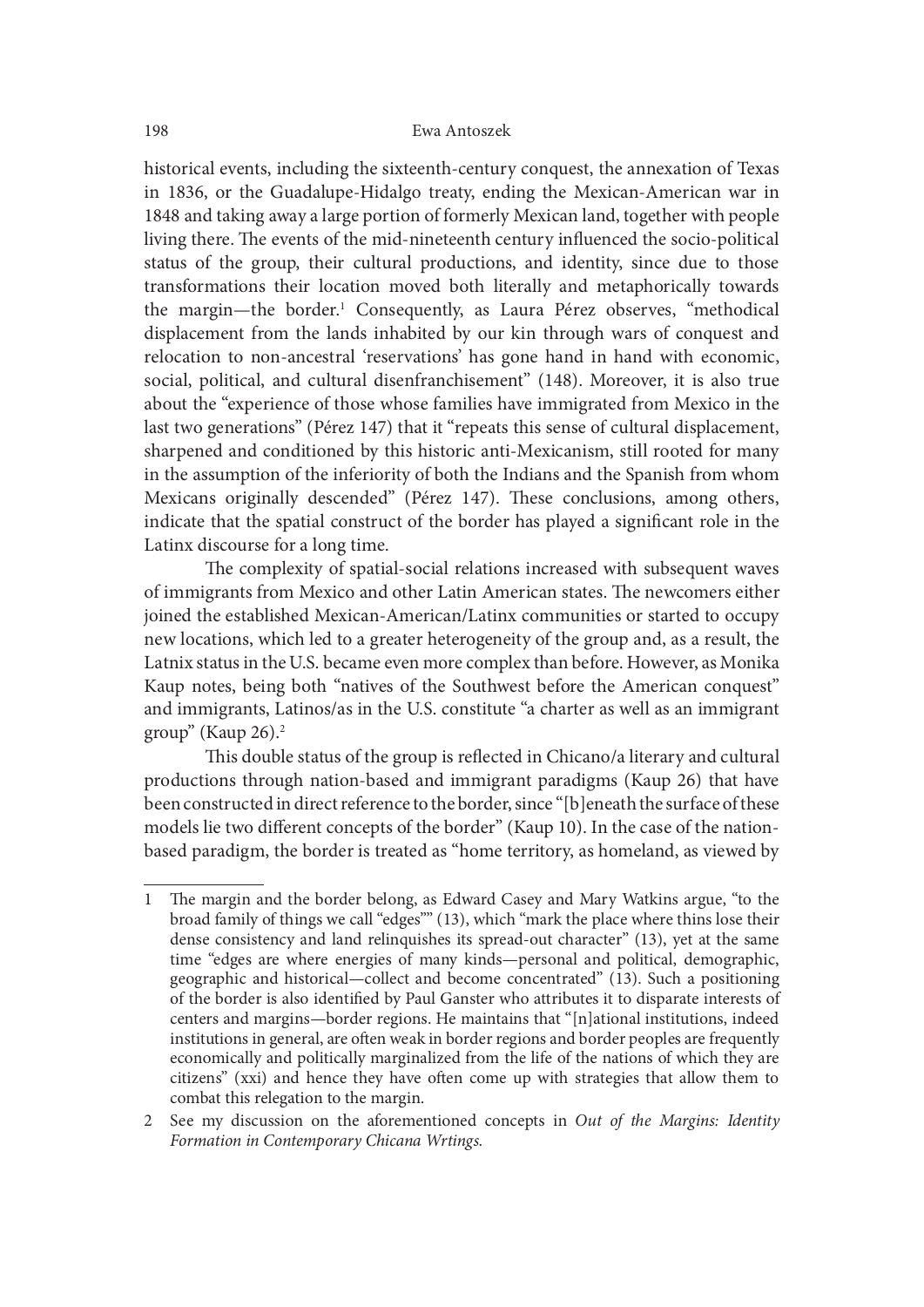the original occupants of the borderlands" (Kaup 10). In the case of the immigrant paradigm, the border is regarded "as a line crossed in the northward migration from Mexico, as viewed by the new immigrants" (Kaup 10). Both "Chicano narrative" and "Chicano historiography" have presented "the border as filtered through these two paradigms, which derive from the patterns of *mexicano* history in the borderlands" (Kaup 10).

Owing to those two paradigms as well as the developments in the theory of space at the end of the twentieth century, the concept of the U.S.-Mexico border has also undergone significant transformations, from the definition of this space emphasizing its fixedness and stability to the concepts that underscore its permeability and in a sense fluidity. The former definitions of La Frontera were grounded in its historical and political functions and they resembled a generic definition of a border proposed by Edward Casey and Mary Watkins where "a border is a clearly and crisply delineated entity established by conventional agreements, such as treaties or laws... a border is primarily a product of human history and its vicissitudes" (14), "most oten designed to be impervious" (15), which should be ideally guaranteed by its precise location (15). In their analysis of terminology applied to La Frontera Casey and Watkins maintain that this particular space also shows certain characteristics of a boundary, which they define as a concept that "too, can have cultural and historical aspects, but it is paradigmatically natural in status... rarely demarcated with exacting precision, varying in contour and extent depending on surrounding circumstances"  $(14)$  and " $[m]$ ost important, it is porous"  $(15)$  and "lacks precise positioning"  $(15)$ . According to Casey and Watkins, La Frontera combines elements of both concepts and, in order "to understand the situation at the U.S.-Mexico border" (21), they propose a set of concepts arranged in a specific order, namely "boundary, borderland, border, walls and fences, and borderline" (21) which allows for defining the border in a more precise way, at the same time acknowledging the transformations the concept has undergone, since according to this scheme, "the border... is closer to a borderline in terms of its putative precision but also integral to the very idea of a borderland" (21).3 Such positioning of the border also illustrates Kaup's idea of the interplay of the indigenous and immigrant paradigms applied to define this space, as the border combines aspects of the demarcation line and homeland (i.e. Aztlán transformed into borderlands).

The mutability of the concept of the U.S.-Mexico border is also reflected

<sup>3</sup> Casey and Watkins define the borderline as "a cartographic entity, a linear representation of a limit established by political negotiation" (20) and they argue that "neither aspect of La Frontera is to be confused with the borderline between the United States and Mexico" (20). Borderland in turn is defined by them as "the area that flanks a recognized international border, usually on both sides. It is an area, a region, in the form of a band or strip that cannot be measured in so many meters or miles. In its indeterminacy of the exact extent, a borderland resembles a boundary, but a borderland is bound, conceptually and concretely, to the border it surrounds" (21).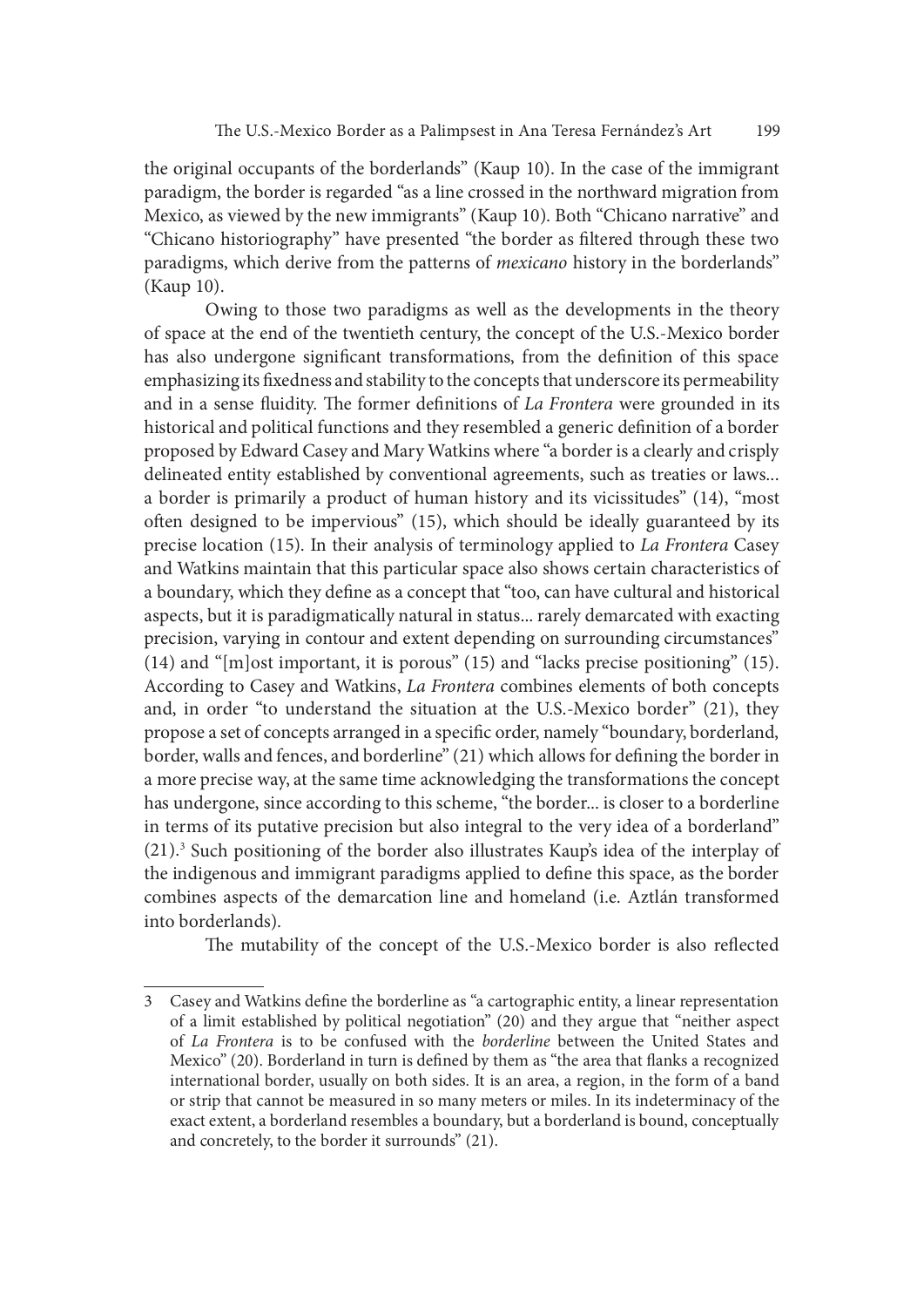in its literary and artistic representations that include such disparate images as the aforementioned dividing line and a more inclusive space of the borderlands zone. Jesús Benito and Ana Manzanas examine the redefinitions of the concept of the border through the analysis of several terms that have been applied to describe the U.S.-Mexico border and which illustrate the transformations discussed above. They depart from the concept of the border as the demarcation line, and enumerate subsequent re-conceptualizations of the space, including Gloria Anzaldúa's borderlands, Alfred Arteaga's "border zone," Manuel Aguirre, Roberta Quance, and Philip Sutton's "threshold," or Mary Louise Pratt's concept of contact zones, to name just a few.<sup>4</sup> The trajectory of those changes supports the assumption about the liminal character of the border and regardless of the terms used, the successive concepts of the border imply both division and contiguity or, in some cases, permeability.

Moreover, the concept of the border is even more complex, due to the fact that it can be interpreted both literally and metaphorically. As Alexander Diener and Joshua Hagen observe, "the rich interdisciplinary body of research that has emerged since the 1990s conceives of borders as social constructions possessing both material and symbolic aspects" (9) where the material aspects, such as, for example, fences or walls, pertain to metaphorical borders crossed by Latinx on a daily basis. Casey and Watkins refer to this literal-metaphorical dichotomy of the interpretation of the border, maintaining that "the actual border and the material wall" (7) have "their multiple echoes in the divisions in our neighborhoods, schools and daily lives" (7). They argue that "[t]he wall that now marks the U.S.-Mexico border concretizes the metaphorical walls that have been born of racism, fear, and avarice in many towns and cities throughout the United States" (7) and "the border operates at psychological, interpersonal and intercommunity levels" (7). Emma Pérez, in the description of her course, "History 5351: Literature and Methodology of Borderlands" seems to confirm that conclusion, defining borderlands in two ways: 1) as "space, geography, territory, region, global, local"; and 2) as "psychic, imaginary, imposed demarcations, lines and boundaries" (in Engstrand 506). The emphasis, Pérez explains, "is upon racial and gender issues, new interpretations and questions dealing with distinctions between geographic spaces and imaginary psychic borderlands" (in Engstrand 506), which resonated also earlier in Analzdúa's concept of La Frontera. Claire Fox in turn suggests that "[t]here exists not a Border with capital B but unpredictable boundary encounters which show how the border repeats itself in different locations and times" (in Benito and Manzanas 4) and, as a consequence, "[a]s a phenomenological category, the border was something that people carried within themselves, in addition to being an external factor structuring their perceptions" (in Benito and Manzanas 63).

The changing role of the border—from the demarcation line to more porous

<sup>4</sup> I have discussed the aforementioned concepts in my articles "La Línea vs. La Frontera– Representations of the Border and Border Crossings in Grande's Across a Hundred Mountains" and "Contested Spaces/Striated Spaces: Representations of the Border in Reyna Grande's The Distance Between Us: A Memoir."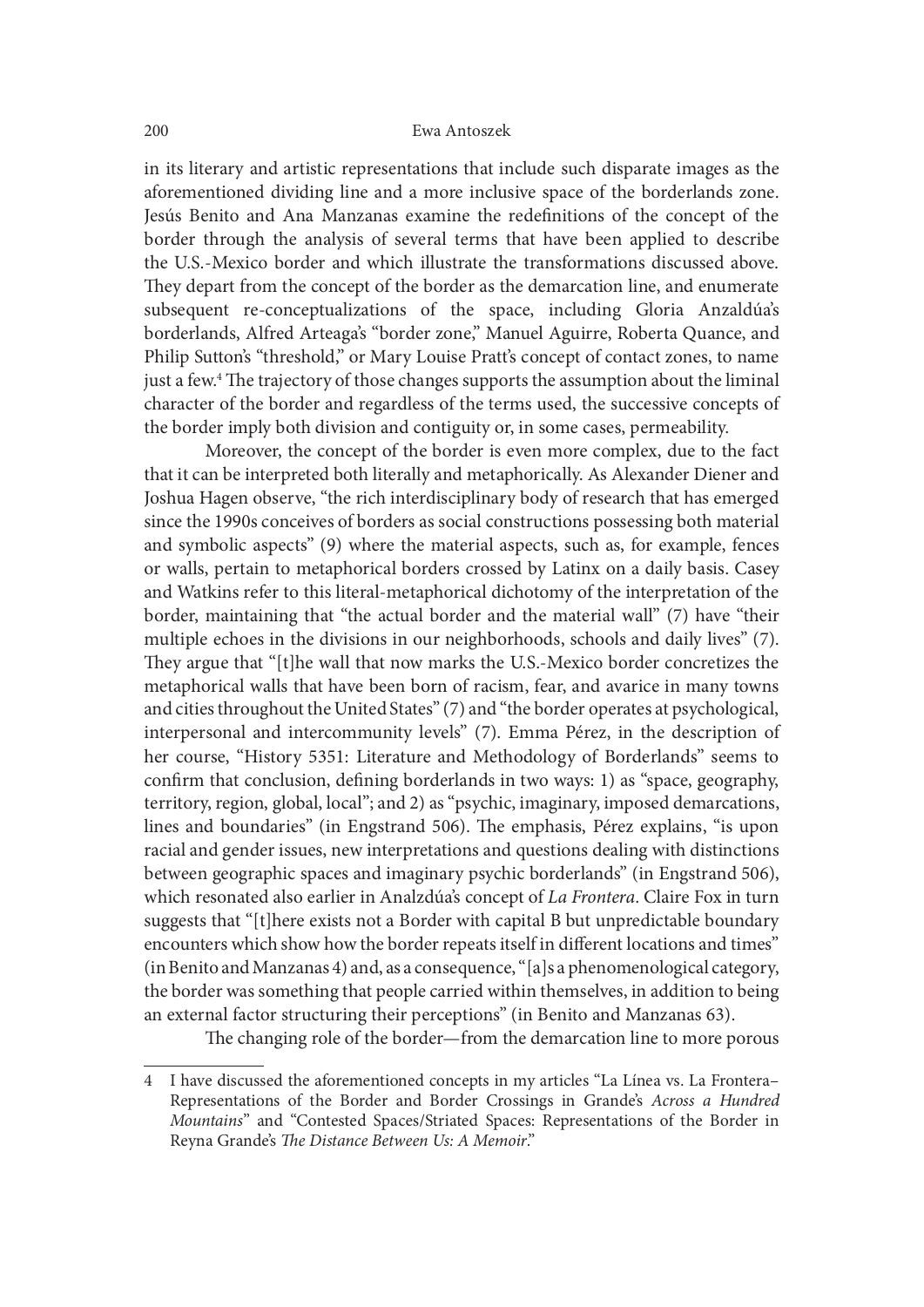and permeable space has been reflected in numerous artistic productions by Latinx authors and artists who create images of the U.S.-Mexico border, presenting different roles of the border as well as its in{uence on border crossers and the environment. Those artistic productions illustrate the transformations of the space and address the aforementioned interplay between indigenous and immigrant paradigms oten present in the discourse on the Mexican-American border. The purpose of this article is to analyze how the space of the border is (re-)visioned by a Latina artist Ana Teresa Fernández, turning the border into a cultural palimpsest. Due to the scope of the article, it focuses mainly on Fernández's Erasing the Border/Borrando La Frontera (2013), together with the community project of the same title, and selected paintings from her series *Foreign Bodies* (2013) and *Pressing Matters* (2013)<sup>5</sup> in order to examine the aforementioned redefinitions of the border and its multiple roles. Fernández's revisionist performances of the border both contribute to the ongoing debate on the still urgent and pressing problem of the U.S.-Mexico border and are also an apt reflection on the status quo of borders in general.

Ana Teresa Fernández was born in Mexico (Tampico) and raised and educated in the U.S. In her works she often presents different roles of the border as well as its influence on border crossers and the environment. Erasing the Border/ Borrando la frontera (2013)<sup>6</sup> is part of her first individual exhibition—Foreign Bodies—that was hosted at Gallery Wendi Norris in San Francisco in 2014 and which "explores how women navigate the geographic, social, and physiological boundaries between the United States and Mexico" (anateresafernandez.com). Consequently, "[d]ocumenting her performances and installations using photography and the painted image, Fernández's work reveals how women's bodies become surfaces imprinted with political and social upheavals" (anateresafernandez.com) and represents the contested space of the U.S.-Mexico border in a broader context.

Erasing the Border/Borrando La Frontera (2013) depicts a woman, standing next to a tall fence with her back to the audience. The fence is located on a beach and it crosses the dunes, the beach itself and enters the ocean. There is also a ladder propped against the fence, as the woman is painting it blue and she will need the ladder to paint the upper parts of the fence. At first when we look at the painting we see the fence that becomes prominent in its role of a marker of the border that divides two nation-states. It functions as this sharp, fixed demarcation line that separates both space and people on both sides of the border. Owing to the fence, the space is striated—both in literal and Deleuzian sense—numerous vertical lines cut the space and divide it into separate entities, closed nations. Evoking Benito and Manzanas' comparison of the idea of the closed nation predetermined by the closed border to the concept of the classical body as expressed by Bakhtin in Rabelais and His World

<sup>5</sup> The dates referred to have been provided by the artist on her website, anateresafernandez. com.

<sup>6</sup> The painting should not be mistaken with a photographic performance documentation of the same title dated to 2012.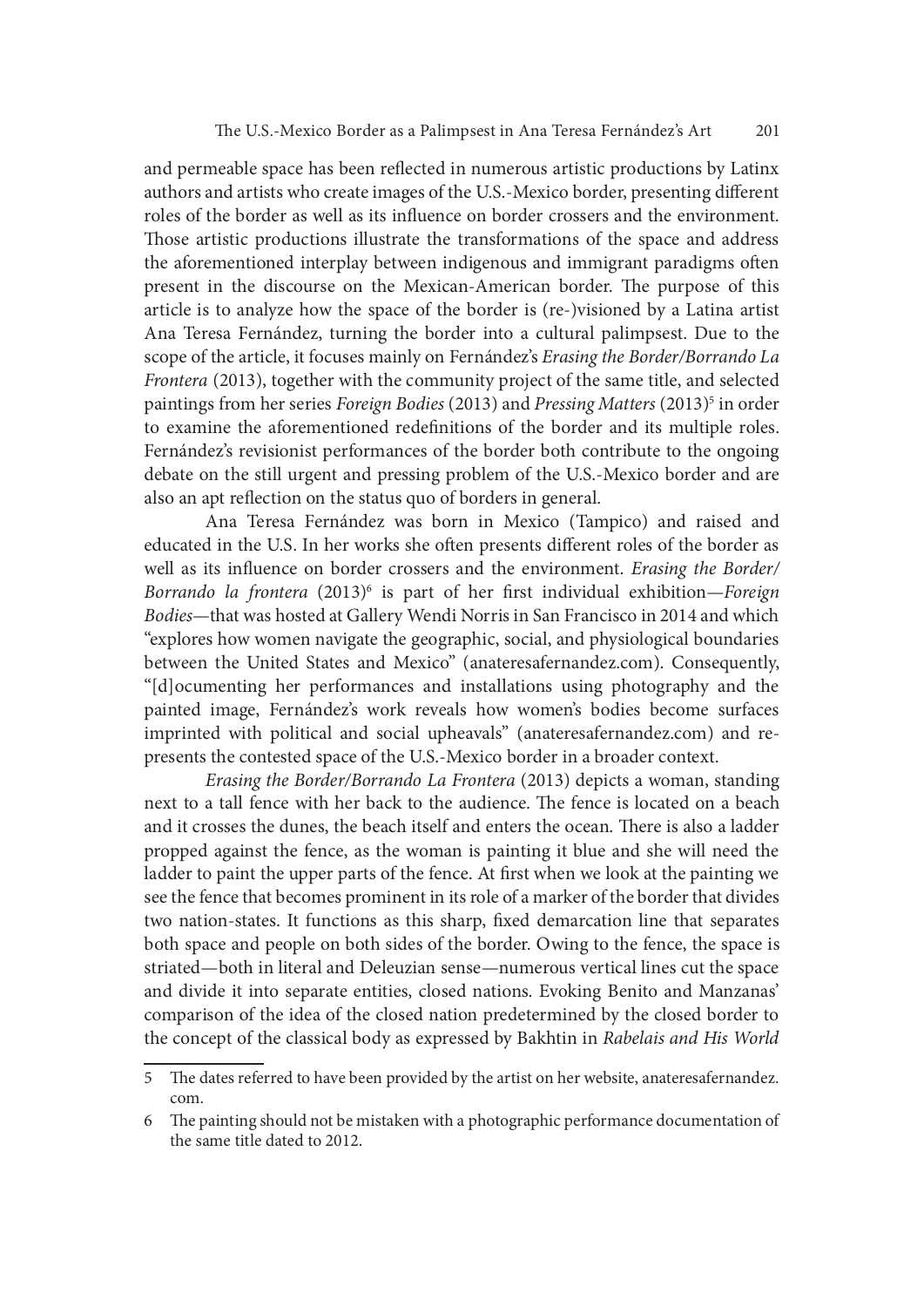(7), where "[t]he classical body/nation is an image of completeness" (7), it can be stated that the border "can be seen as a sharp line of demarcation which guards and protects an entirely finished and complete political and geographical body" (8). Nonetheless, Benito and Manzanas also observe that based on the definition proposed by Mikhail Bakhtin, the border is "also a part of the body/nation through which the world enters the body or emerges from it, or through which the body itself goes out to the world" (8), which implies permeability of the border, or, in other words, means that it also functions "as an orifice in the body/nation" (8). In that sense their concept of the changing border resembles the way Casey and Watkins describe La Frontera—as having at the same time qualities of both a borderline and boundary as well as borderlands. Their conclusions are illustrated by Fernández's work as well: first of all, the border is marked by a fence (not a wall yet)—we can see through the fence to the other side of the border, though the movement of humans between the two sides will be constricted. The ladder propped against the fence acquires symbolic meaning in that context, as it may be simply read as a device necessary for painting upper parts of the fence, but its prominent position—in the center of the painting suggests its more important role. Consequently, it may also symbolize the instrument that allows the transgression to the other side, i.e. the U.S. Moreover, from the distance it looks like a ladder to the skies/heaven, which given the positionality of the viewer—we are behind the woman painting the fence, looking across from Mexico to the U.S.—implies that the other side is the object of one's dreams. Such readings of the painting's layout are justified by Mieke Bal's analysis of "the cinematic in still pictures" (18) that she conducts in "Movement and the Still Image." In her analysis Bal proposes that what "cinematic images share with painting and photography is framing" ("Movement" 18) but the painting can avoid "limitations imposed by the lens" ("Movement" 18), as "an artist can freely choose the size and proportions of the canvas or panel" ("Movement" 18), which implies an artist is also free to select the way objects are distributed and located on the canvas, i.e. the central position of the ladder is supposed to draw the viewer's attention and calls for reinterpretation of its apparent functions.

Furthermore, we need to recognize the play of Victor Burgin's pre-texts in Borrando la Frontera (2013). Burgin uses the term pre-text on several occasions while analyzing the way the audiences interpret visual arts (in The End of Art Theory: Criticism and Postmodernity and In/Different Spaces: Place and Memory in Visual Culture) and he defines pre-texts as elements that exist in popular preconscious which even if they do not get chosen, exist and "can be called to mind by the majority of individuals in a given society at a particular moment in history" (in Calvo 216), thus revealing both "manifest and latent contents of the image" (61), and which "will yield a different set of images along the paradigmatic chain"  $(217)$  as well as make the interpretation depend on one's cultural location (217).<sup>7</sup> In that sense Burgin's pre-

<sup>7</sup> See my discussion on pre-texts in Alma López's art in "Crossing the Borders of Tradition: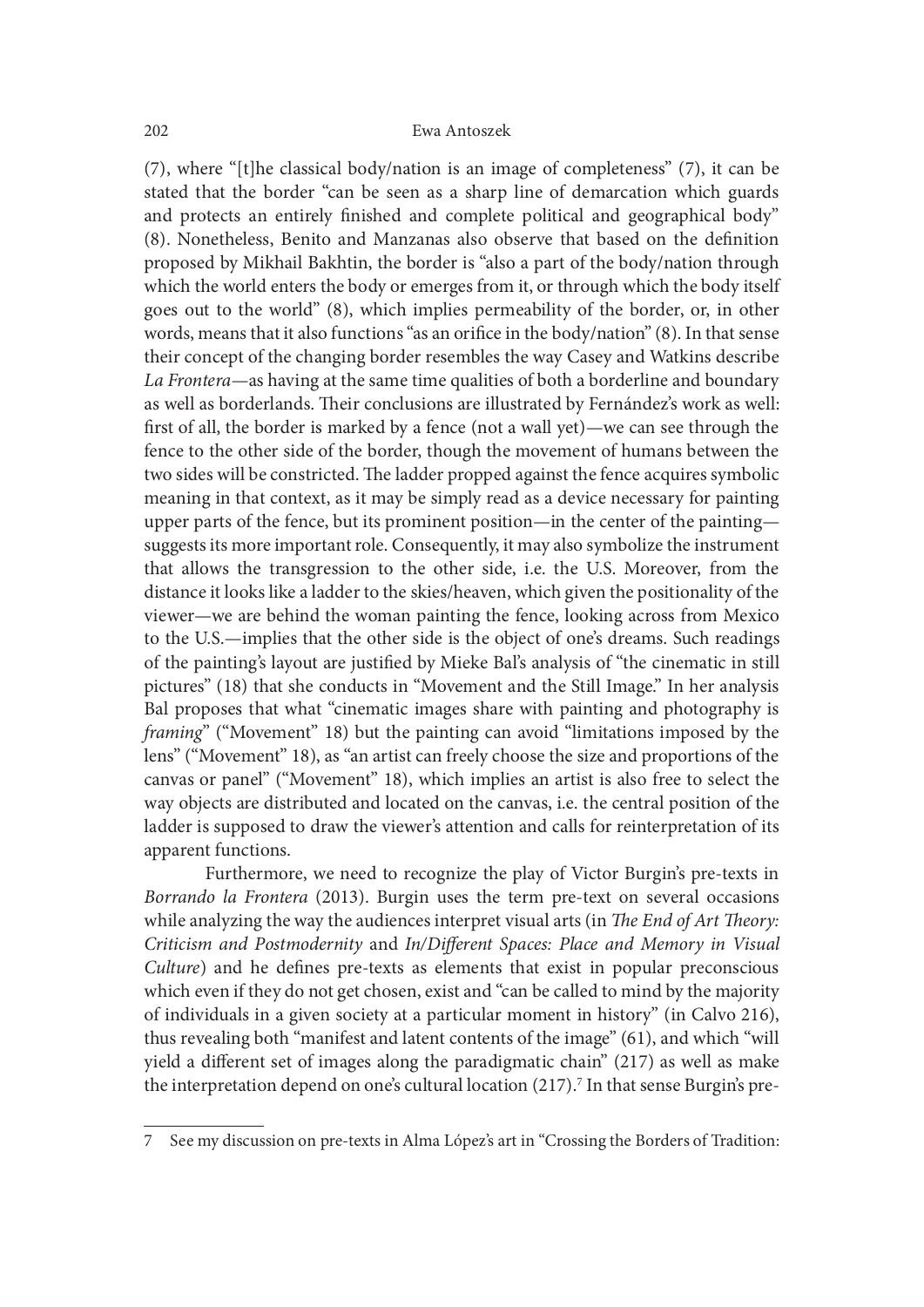texts play the same role in perception of an image as memory in Mieke Bal's analysis. Bal claims that there is "the coexistence, in perception, of the act of perceiving in the present, and the role memory plays in that act" ("Movement" 17)—hence, the artwork is perceived by the viewer in the present but under the in{uence of the past. In her analysis Bal takes up on Bergson's concept of perception, which, as she claims, "is not a *construction*, as we have considered it in the post-realist era, but a *selection*.... an act *of* the body and *for* the body as it is positioned in the midst of things to select from" ("Movement" 25-26) and which "[w]hile occurring in the present... is bound to memory" ("Movement" 26). In fact, as Bal maintains, "[a] perception image that is not infused with memory images is impossible" ("Movement" 26) which Bal attributes to Bergson's idea how memory participates in perception, "which begins by being only memory, prolongs a plurality of moments into each other, contracting them into a single intuition" (Bergson in Bal, "Movement" 26) and which is later on taken up by Gilles Deleuze who analyzing Bergson's visions concludes that "Bergsonian duration is... defined less by succession than coexistence" (in Bal, "Movement" 26). Consequently, Burgin's pre-texts or Bergsonian duration allow for the analysis of the work of art as a cultural palimpsest with multiple layers located underneath the image and at the same time coming up to its surface.

In the case of Borrando la Frontera (2013) the pre-texts include the photos documenting Mexican Americans talking to their relatives through the fence in Friendship Park in San Diego/Tijuana that have oten illustrated newspaper articles devoted to the questions of immigration. The photos depict people standing on both sides of the fence and talking to each other through the gaps in the fence. Very oten families have met that way and those who have crossed to the other side could still keep in touch with those who have stayed in Mexico, not infrequently including their own offspring. All these photos show that some kind of contact or communication between the two sides is possible and therefore, it can be concluded that even this concept of the border as the dividing line allows transgression under certain circumstances. Therefore, in reality, the countries on both sides of the border should not be defined through the aforementioned image of the "classical body/nation" (7) but they resemble Bakhtin's "grotesque body/nation" (Benito and Manzanas 7). According to Benito and Manzanas who quote Mikhail Bakhtin's definition, "the grotesque body/nation is unfinished, outgrows itself, transgresses its own limits" (7). What is more, "[t]he grotesque body is a body in the act of becoming. It is never finished, never completed; it is continually built, created and builds and creates another body" (Bakhtin qtd. in Benito and Manzanas 7), which implies progress rather than stability/integrity of the body/nation and, consequently defies fixedness of its border(s). Finally, as Benito and Manzanas conclude, "[w]hereas the classical body/nation is sealed from outer influences, the grotesque [body/nation] is permeable and stresses elements common to the entire cosmos" (8). Owing to

Alma López's Our Lady (1999) and Our Lady of Controversy II (2008)."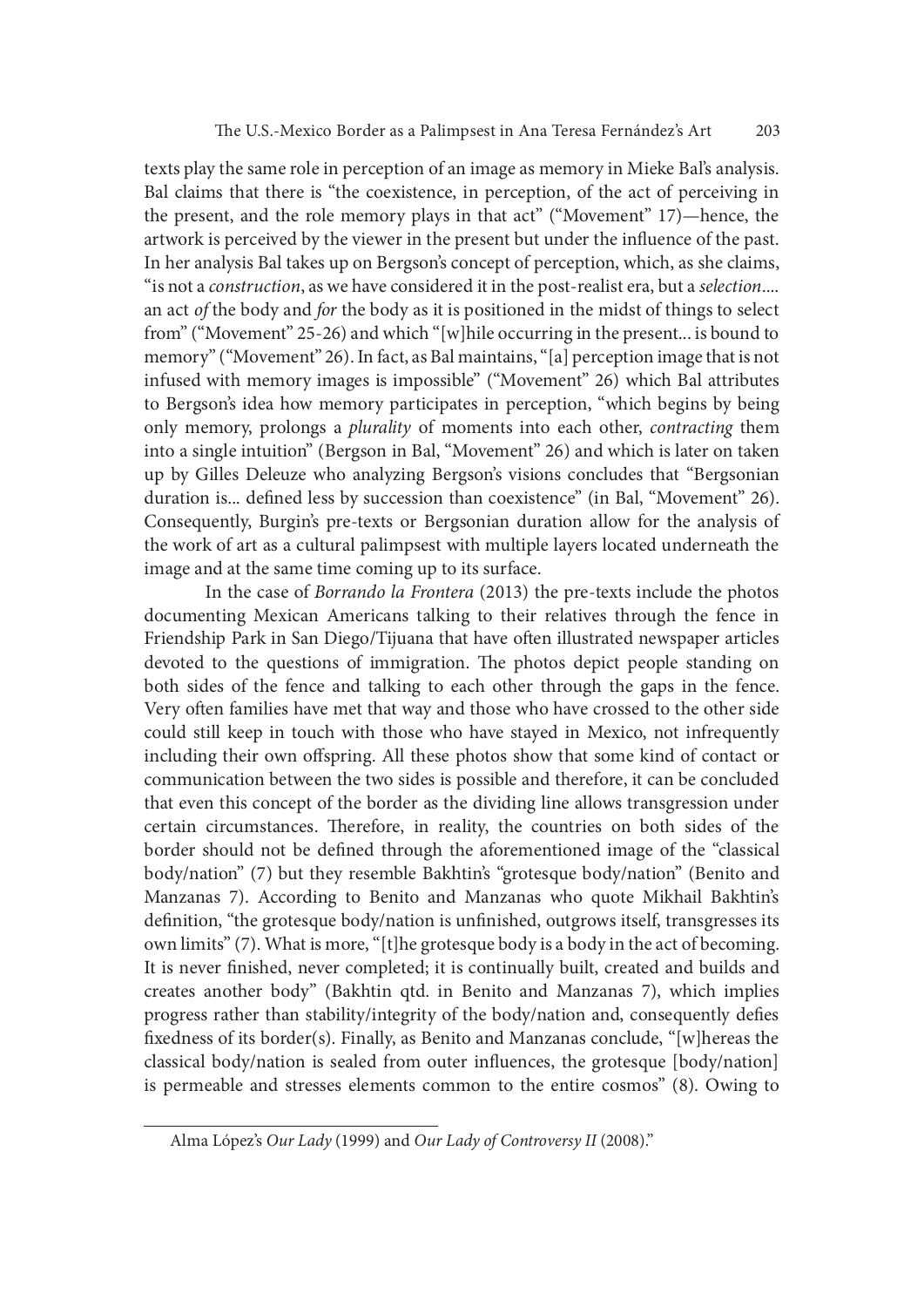that, the border, as part of the body/nation turns into an outlet through which those influences are transferred and exchanged.

Casey and Watkins also emphasize the porosity of the border and they identify "many spontaneous transgressions of the wall at La Frontera" (18), which include "movements of the air, clouds, and weather over the wall; human voices that {y over the wall and can be heard on the other side; Internet communications between people in Tijuana and San Diego" (18). Those spontaneous transgressions are accompanied by intentional breaches, since the paradox of any limitation is that it calls for transgression, or as Casey and Watkins claim, quoting Foucault, "The limit and [the] transgression depend on each other... [;] a limit could not exist if it were absolutely uncrossable and reciprocally, transgression would be pointless if it merely crossed a limit composed of illusions and shadows" (in Casey and Watkins 18). Therefore, as they conclude, "In the current context, the wall-as-limit intensifies the attraction of crossing over it: crossing becomes an achievement of its own" (18). The border becomes thus permeable and porous and it is transformed into a more liminal space which allows for some dialogue/contact/exchange. This idea and the unstable role of the fence are reinforced when we look at the results or effects of both Borrando la frontera (2013) and the community project of the same title—painting the fence the blue color means that it is not visible from the distance, which is particularly striking in the photographs documenting the project. Therefore, in the areas where the fence is already painted, the border becomes as if erased.

Such an attempt to eradicate symbolically the U.S.-Mexico border can be classified as the example of Paulo Freire's limit acts evoked by Casey and Watkins to analyze border-wall art. They define the limit act as "an act that both resists the imposition of destructive limits and creates anew in the face of them" (206). Casey and Watkins examine several examples of border-wall art and conclude that this art has the "power to undermine the wall's functions, to transmute the impending material surfaces into a gallery that nourishes critical consciousness, memorializes losses, and sparks prophetic imagination" (208). Moreover, they argue, "Borderwall art portrays marginalized points of view, critiques dominant messages, and not only posits alternate possibilities but creates them" (208). In the case of Borrando la frontera (2013) and Borrando, the project, the art has the power to "undo" the fence the marker of the border—and in this way re-create the space on its both sides as one. Casey and Watkins also note a similar role of border-wall art and they argue that "Performative border art also defies the limit of the wall, rehearsing transgressions that allow imagination to transcend the wall's brute technologized and material limit" (208) and so does Borrando la Frontera. What is also interesting is the person who paints the fence. In the project

we will have the whole community involved in this action. Here the painter is the aforementioned young woman, dressed in a black dress and wearing high heels—the attire seemingly not very suitable for the occasion. In the series Foreign Bodies the artist includes Entre #1 through Entre #4 (performance documentation at San Diego/Tijuana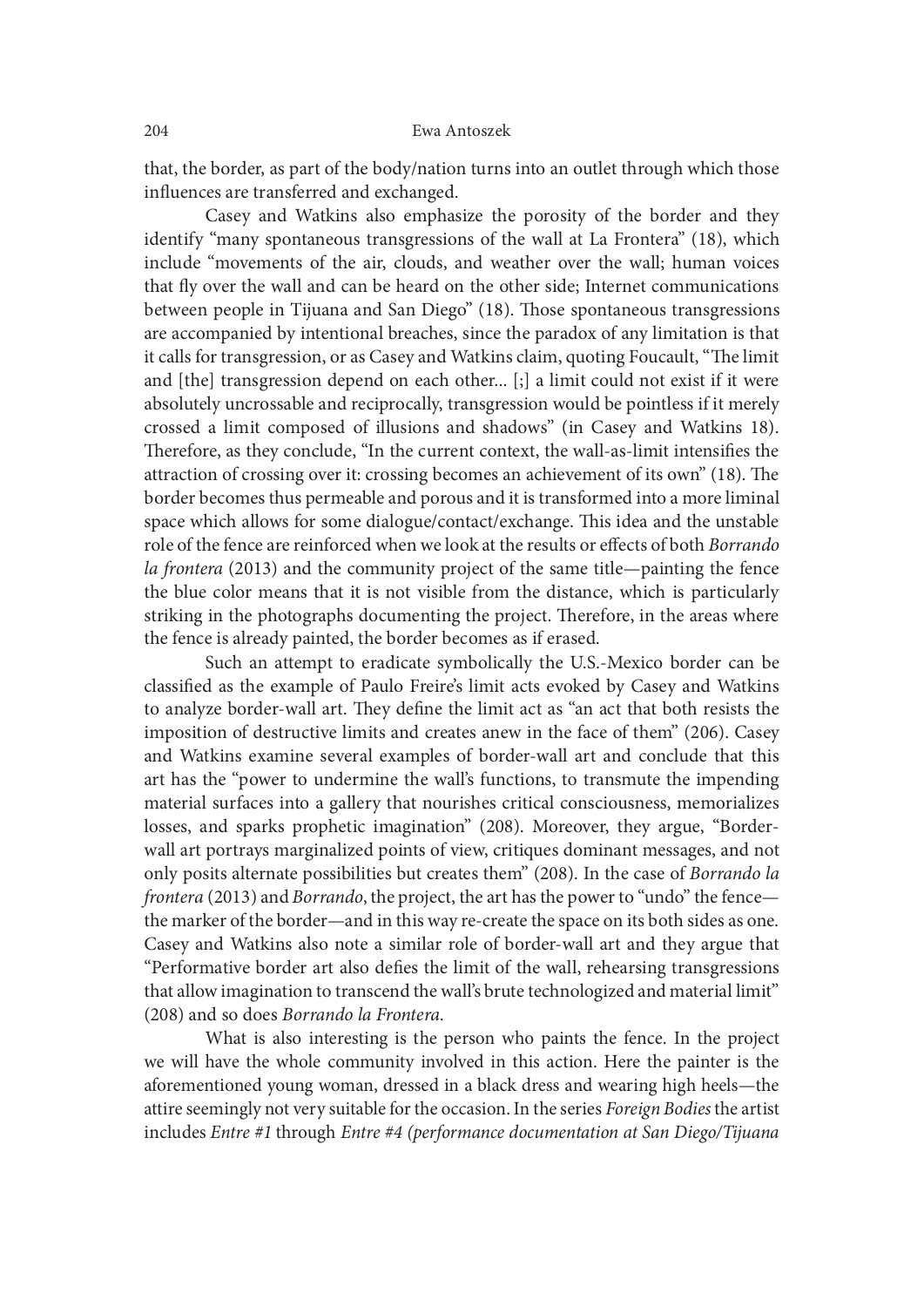border) (2013)—paintings which constitute a sequence of close-ups that present a detailed picture of a woman, documenting the performance on the U.S.-Mexico border. The woman defies traditional or stereotypical, representations of Mexican women and the artist herself explains such a representation of the person in charge: The U.S.-Mexico Border as a Palimpsest in Ana Teresa Fernández's Art 205 (2013)—paintings which constitute a sequence of close-ups that present de picture of a woman, documenting the performance on the U.S.-Mexico The woma

Through performance-based paintings, I explore territories that encompass emotional, and the psychological.

6).-Mexico Border as a Palimpsest in Ana Teresa Fernández's Art 205<br>-paintings which constitute a sequence of close-ups that present<br>re of a woman, documenting the performance on the U.S.-Mexico<br>man defies traditional or s sensuality in performing labor in which there is no visible economic or social value, and which is frequently considered 'dirty.' I also subvert the typical overtly folkloric representations of Mexican women in paintings The U.S.-Mexico Border as a Palimpsest in Ana Teresa Fernández's Art 205 (2013)—paintings which constitute a sequence of close-ups that present dy picture of a woman, documenting the performance on the U.S.-Mexico The woma The U.S.-Mexico Border as a Palimpsest in Ana Teresa Fernández's Art 205 (2013)—paintings which constitute a sequence of close-ups that present ed picture of a woman, documenting the performance on the U.S.-Mexico The woma protagonist tangos through this intangible dilemma with her performances at the San Diego/Tijuana Border—a place I myself had to cross to study and live in the US. (anateresafernandez.com)

Through that Fernández shows how the border and border crossings function on different levels. She illustrates the existence of the "repeating border" (Benito and Manzanas 4)—a metaphorical border, mentioned above or what Davis calls a "third border" (70). He explains this idea, arguing that borders "tend to follow... Latinos wherever they live and regardless of how long they have been in the United States"  $(70-71)$ . As a result, Davis maintains, "the interface between affluent Anglo majorities and growing blue-collar Latino populations is regulated by what can only be typed a 'third border'... [which] polices daily intercourse between two citizen communities" (71). Owing to that, the border will always play an important role in the migrant's life, either in its material or symbolic aspect. With such a representation of a potential border crosser Fernández implies that women have to cross those multiple borders on a daily basis.

The shift in the focus—from the fence as the marker of the border in Borrando la Frontera (2013) to the multiple border crosser—a woman in a black dress—is also emphasized by framing and spatial organization of the series, as the close-ups in Entres focus primarily on fragments of her figure. In Entre #1 it is her head with a face put between the bars of the fence and turned towards the other side of the border. However, instead of painting the fence, as she does in Borrando la Frontera (2013) she holds tightly to the fence, as if looking longingly towards what there is on the other side. Such a positioning of the woman may also suggest that she is imprisoned behind those bars and as a prisoner of the border, she cannot cross it. In Entre #2 spatial organization is much more balanced, as the image is divided between the fence and the woman's body—both seem to play an equally important role in the image. Entre #3 in turn depicts both the fence and part of the dress but the blue fence against the blue skies almost disappears and this impression is reinforced by a contrast of the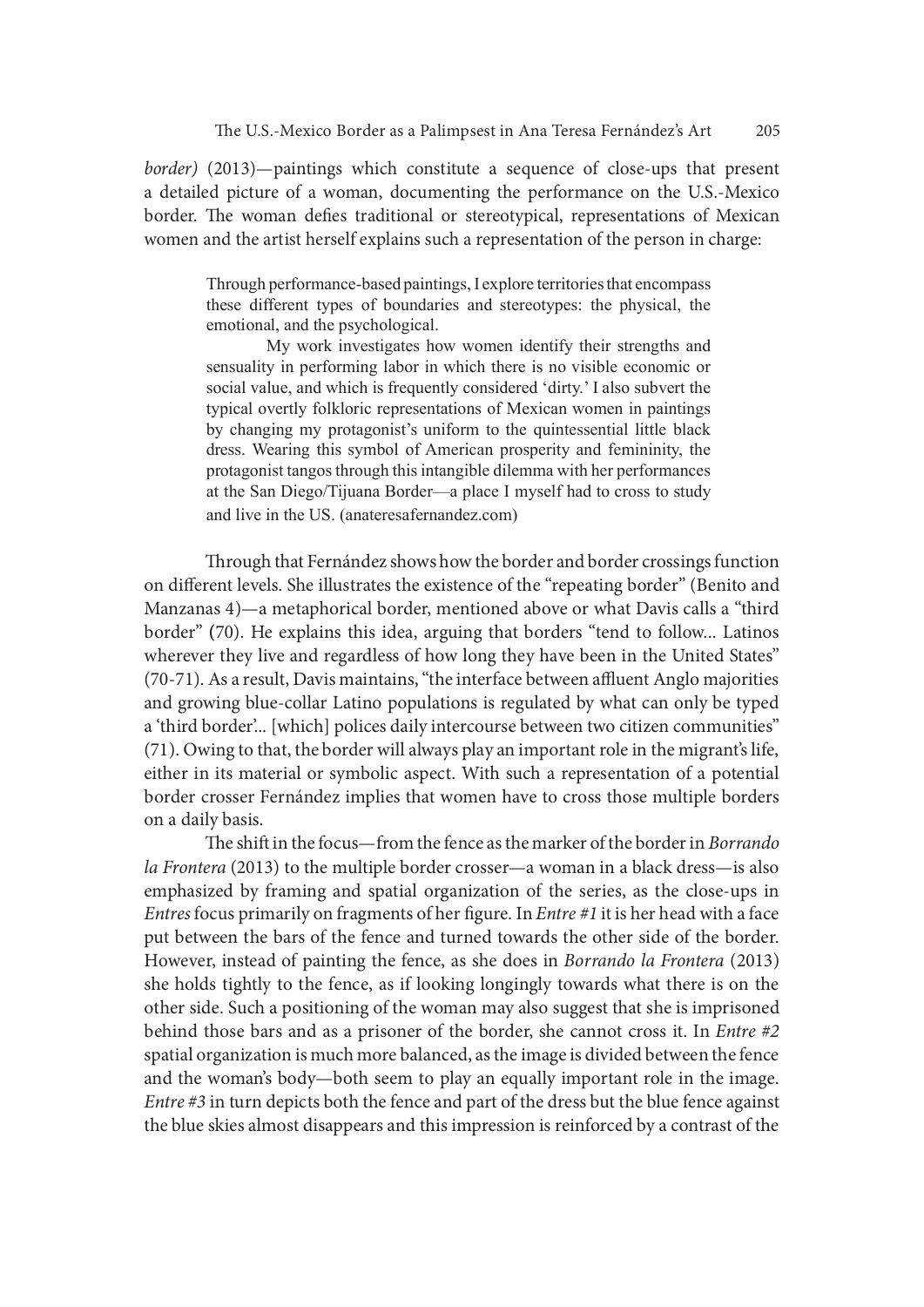painted fence with a black dress. Entre #4 shits the frame and focus—the woman is standing on the left side of the picture (when in previous sequences she was on the right side) and what draws the viewer's attention immediately is her black stiletto shoes, looking completely out of place on a sandy beach. Once again in Entre #1-4 Fernández defies a stereotypical portrayal of Latinas by using the aforementioned symbolic motif of "the quintessential little black dress" (anateresafernandez.com). However, on the basis of the scene in Entre #4 it can be also concluded that the potential "American prosperity" (anateresafernandez.com) may not be attainable fully for the woman, as the border casts a shadow on her efforts, just like the fence in *Entre*  $#4$  casts a shadow on the sand, as if cutting this space with black lines. The striated space of the borderland symbolizes the divisions the border imposes and it may be also a reference to those borders that follow Latinas in their everyday lives in the U.S. and multiple metaphorical borders they have to cross daily.

Finally Borrando la frontera (2013) touches upon one more issue, crucial in the discussions about the U.S.-Mexico border, namely the environment—in the paining Fernández presents clean waters and clean sand at the background of the image of the fence and the woman. Here the artists plays with her other works from the series Pressing Matters (2013) where she refers to the environmental issues and the ecological disaster and devastation of the environment in the borderlands, due to the development of industry (maquiladoras) and addresses the question of female roles and domestic chores. The title itself—pun intended—refers to those two issues mentioned above and hence the series includes images of the lady in a black dress ironing (in different, often sexualized positions on the ironing board) and the same lady attempting at cleaning the polluted area of the U.S.- Mexico border. Hence the title, Pressing Matters may be read as an ironic call for the recognition of domestic chores usually performed by women, i.e. pressing a.k.a. ironing matters, but at the same time it may refer to those environmental issues and the influence of the border and its marker—the fence/wall on the environment on both sides of the border that have been disregarded for a long time, which has led to the destruction of the environment on both sides of the border, regardless of the political line dividing this space into two. Hence the title of the series can be also interpreted as pressing, i.e. urgent, serious matters. The artist herself describes the series in the following way: ss *Pressing Matters* (2013) where she refers to the environmental issues and gogical disaster and devastation of the environment in the borderlands, due welopment of industry (*maquiladoras*) and addresses the question of vvectopincin or incutary *y miquimatorius*) and eatnesses the question or ichiant products. The title itself—pun intended—refers to those two issues ed above and hence the series includes images of the lady in a black dres (in different, often sexualized positions on the ironing board) and the same mying at cleaning the polluted area of the U.S.- Mexico border. Hence the staring *natters* may be read as an ironic call for the recognition of myting at cleaning the polluted area of the U.S.- Mexico border. Hence the *sising Matters* may be read as an ironic call for the recognition of domestic susually performed by women, i.e. pressing a.k.a. ironing matters, b

Sisyphean task of cleaning the environment to accentuate the idea of disposable labor resources. Moreover, the black dress is transformed into a year after a death.

In addition to highlighting ongoing socio-political conflicts, psychological walls that confine and divide genders in a domestic space. (anateresafernandez.com)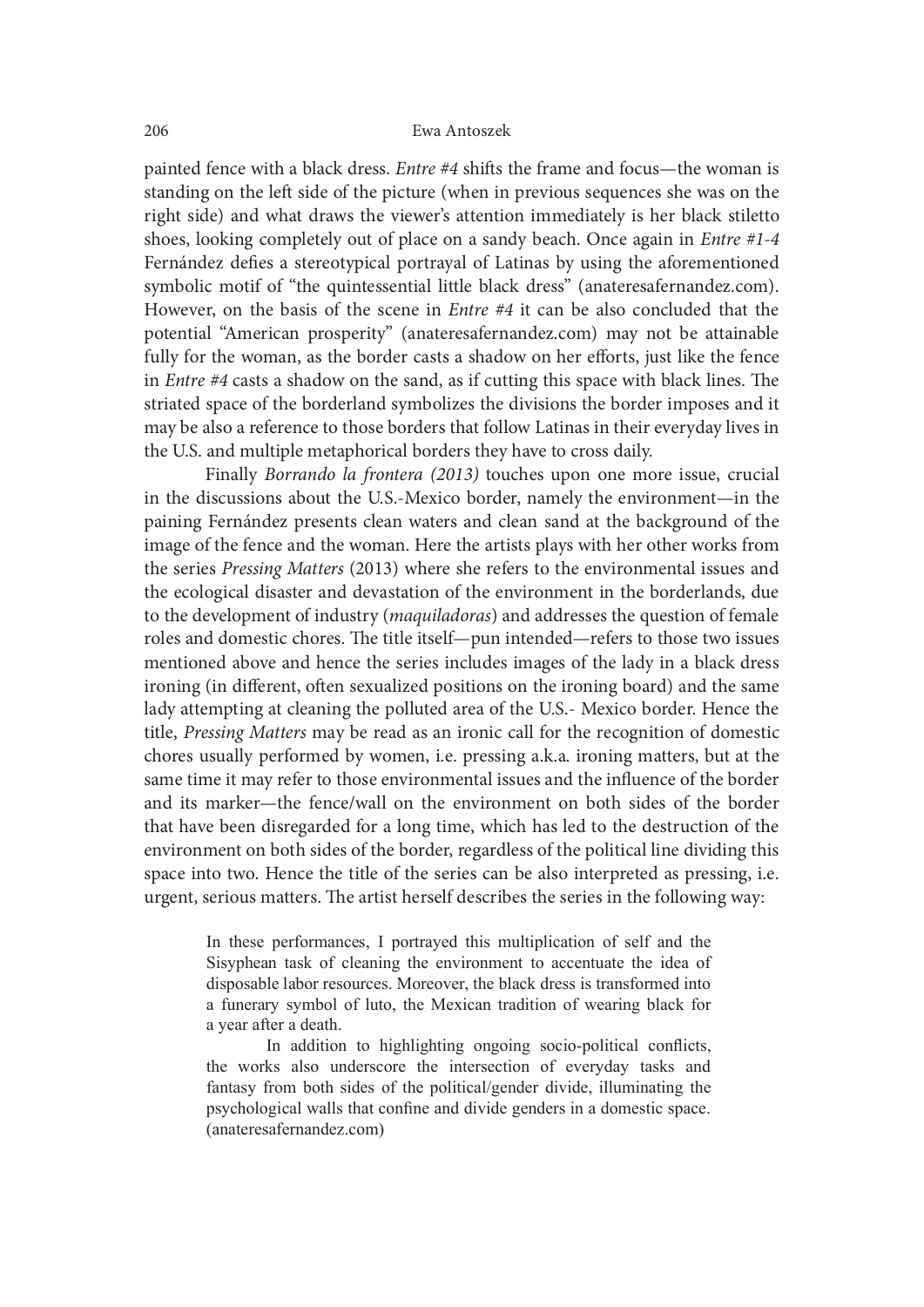Consequently, the two untitled paintings that depict the U.S.-Mexico border portray the woman in a black dress who is either preoccupied with cleaning the muddy-looking waters of the ocean with a mop, or, in the second painting, sweeping the sandy beach next to the fence. The latter painting is particularly interesting, due to the technique that Fernández deploys there. The artist puts in one painting the sequence of images of the same woman which, when watched from right to left constitute subsequent stages of the cleaning process. At the utmost right, the woman, standing with her back to the audience and facing the fence begins the sweeping. Then her body shifts to the left and at the same time the brush/broom goes up, as it does in the process of sweeping out some trash, leaving some trace of sand in the air. In the very last part of the sequence, the woman is kneeling and putting the sand into a dustpan. The succession of those images placed in one painting reinforces the notion of movement the viewer has when watching the painting and gives the work cinematic quality. In fact those images look more like snapshots or consecutive scenes from a film than a painting, which reinforces performativity of the image and lends the work of art to more interpretations. In this way the two untitled paintings from Pressing Matters resemble Borrando la Frontera (2013) and Entres. In all of them "movement is implied, halted, and the work suggests, will go on after we watch this scene. This foregrounds another aspect of visual art, cinema and paining alike: the encounter it stages and embodies" (Bal, "Movement" 19). At the same time it also "precludes a naïve view of the painting as a transparent, realistic representation" (Bal, "Movement" 19) and makes it possible for reinterpretation—it is not only the fence on the U.S.-Mexico border that is important but other walls have significance for Latinx as well.

To refer just briefly to the aforementioned community project Borrando la frontera—erasing the border—it took place in Nogales, Mexico in 2015. It involved painting the fence on the U.S.-Mexico border and it was also documented by photos. Fernández herself talks about this project and explains the reasons for performing this limit act:

'If a color cannot cure, can it at least incite hope?' writer Maggie Nelson asks in Bluets, a series of prose poems about the color blue. For residents of the border town of Nogales, Mexico, blue has become a promising signal of open skies and porous borders. On October 13, artist Ana Teresa Fernández led a group of volunteers equipped with paint rollers e. Ins foregrounds another aspect of visual art, cuema and painting alisec-<br>unter it stages and embodies" (Bal, "Movement" 19). At the same time it<br>covement" 19) and makes it possible for reinterpretation—it is not only th the experience of the border and connecting with others whose lives are impacted by the fence. (anateresafernandez.com)

In this way the artist alludes to what Casey and Watkins argue for in their analysis of the U.S.-Mexico border. They conclude that "[u]litmately once it has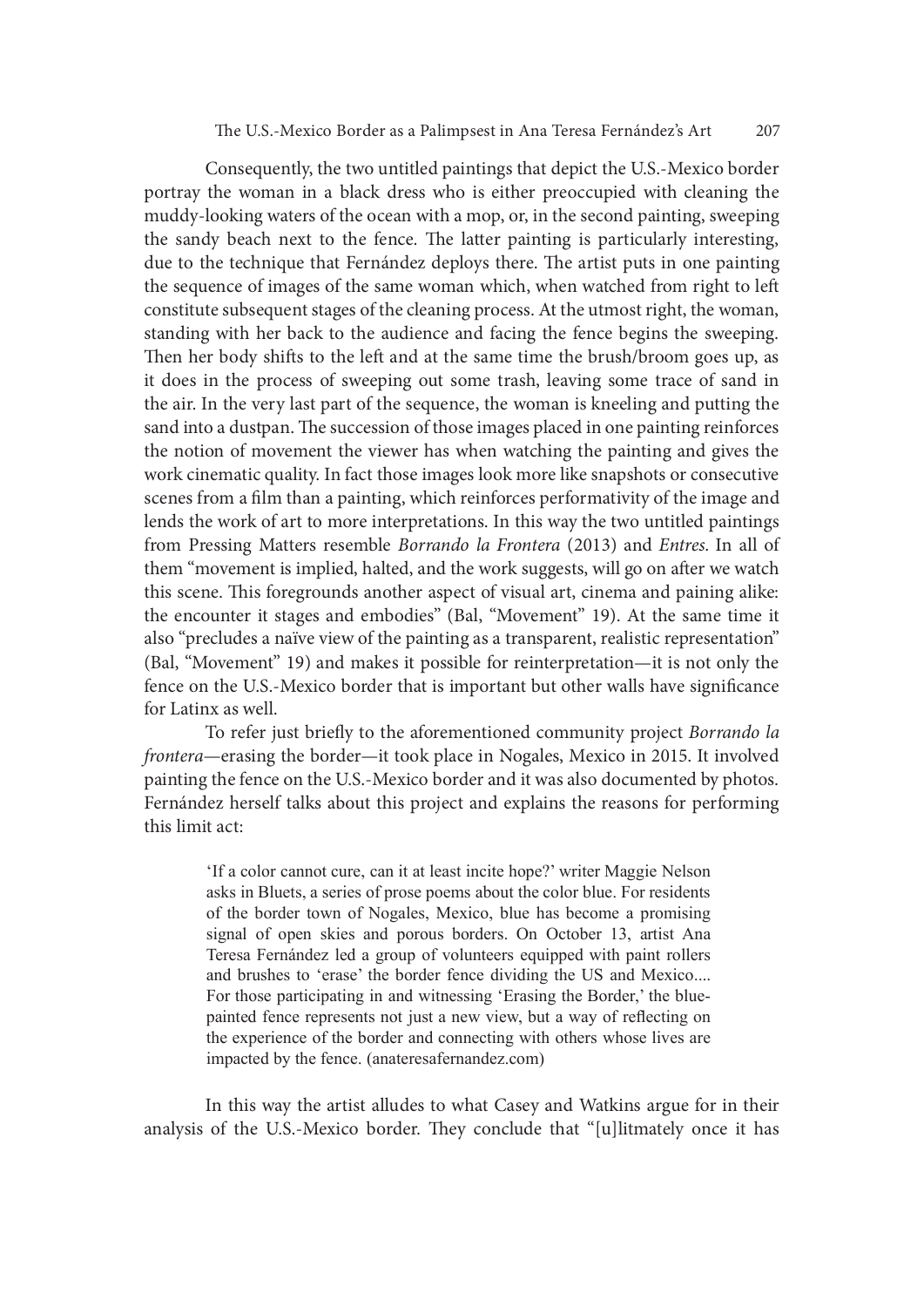outlived its political, economic, or symbolic usefulness, every border is destined to become a boundary, returning to an abiding state of nature" (26) and they claim that it "will be the fate of La Frontera—even if, from today's perspective such an outcome seems a long way off" (26). Whether this will be the actual outcome or not, it is hard to say, especially in the light of other border historians' opinions who claim that "a borderless world is not an imminent possibility" (Diener and Hagen 4). Nevertheless, in the meantime, as Casey and Watkins notwithstanding admit, "much suffering is occurring at and in the immediate vicinity of the wall" (26) and those who transgress the space of the border are haunted by this experience in multiple ways. Mieke Bal in The Practice of Cultural Analysis claims that Eva Antoszek<br>
its political, economic, or symbolic usefulness, every border is destined to<br>
a boundary, returning to an abiding state of nature" (26) and they claim<br>
will be the fate of La Frontera—even if, from today's pe

involves articulating in the public domain the most deeply held views and beliefs of a subject. This view extends the meaning of 'to expose' from the specific, literalized definition of it in, for example, the context of museum exhibitions to a broader, partly metaphorical use of the idea of 'museum' as a mise-en-abyme of culture's present, a present that carries the past within itself.  $(5)$ 

Ana Teresa Fernández's attempt(s) to erase the border illustrate Bal's statement, since similar endeavors were made already in the earliest reconceptualizations of the border—for example, in Herbert Eugene Bolton's concept of the Spanish Borderlands (1902), Simón Bolívar's Pan-Americanism or Martí's idea of "Our America." However, just as neither Pan-Americanism nor Pan-Latin Americanism were fully satisfying and capable of erasing the border, since they ignored, among others, the complex and diverse histories of people living in the region, Fernández's project to undermine those multiple borders Latinx have to cross every day will not eradicate completely those physical and symbolic fences, either. Such a scenario seems particularly unlikely especially taking into account current political situation ater the elections in the U.S. as well as the ongoing debate on migrants taking place in Europe.

At the same time the paintings and the project examined in this article constitute a specific (re)presentation of the U.S.-Mexico border, illustrating the interplay between the aforementioned indigenous and immigrant paradigms. In all of them the artist refers to the fence as the tangible marker of the border; they also present a potential border crosser. In this way Fernández suggests the interpretation of the border as the line to be crossed/transgressed—the process intrinsic to immigration. On the other hand, the idea of erasing the border that underlies both Borrando, the painting, and Borrando, the project, and uniting the space on both sides of the border into one may be interpreted as an allusion to the history of the region before political divisions striated this territory.

Consequently, Fernández's works show the potential limit acts have to undermine the existing status quo and the changing images of the border indicate in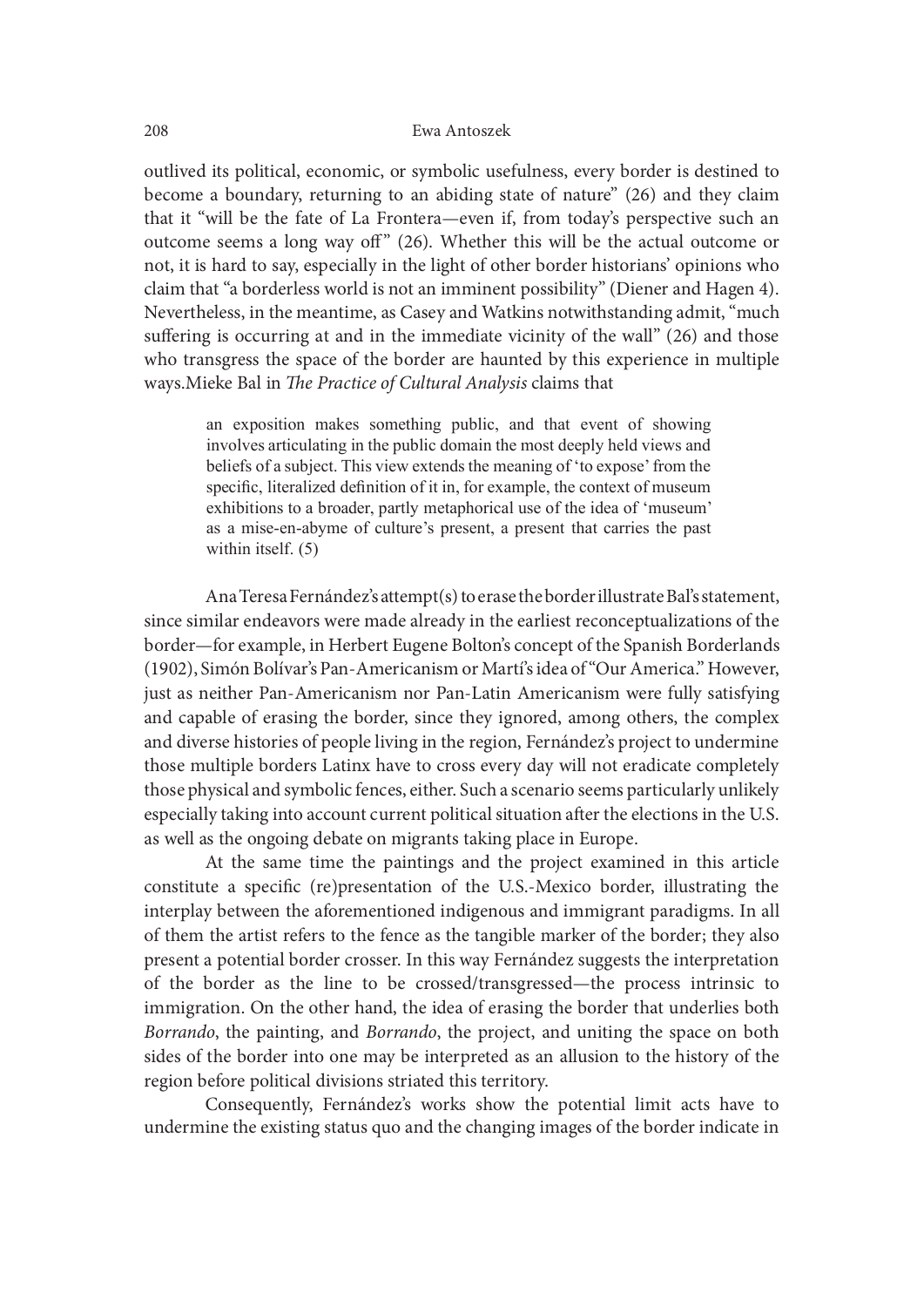turn that "[a]s a space of confrontation, appropriation and translation, the site of the border defies all attempts at cultural stasis" (Benito and Manzanas 10). On the one hand, it is the boundary rather than the borderline, which allows for exchange and dialogue but on the other hand, it is still this dividing line with the fence/wall as its marker—"an imposition which keeps peoples detained and unable to communicate" (Benito and Manzanas 12) and the border crossing itself becomes the "process of recycling through which old worlds turn into new worlds" (Benito and Manzanas 12), repeating the well-known battle over power. The artist's productions are an attempt to draw the attention of larger audiences to the problem of the U.S.-Mexico border and borders in general. At the same time they seem to confirm Foucault's conclusion that "[s]pace is fundamental in any form of communal life; space is fundamental in any exercise of power" (in Soja 149)—in this particular case it is the space of the U.S.- Mexico border that enters into this discussion and Fernández's works provide an important voice in the debate about the contested space of the U.S.-Mexico border.

### Works Cited

- Antoszek, Ewa. Contested Spaces/Striated Spaces: Representations of the Border in Reyna Grande's The Distance Between Us: A Memoir." Roczniki Humanistyczne:
- Anglica LXIV.11 (2016): 135-146. Print.<br>
——. "La Línea vs. La Frontera—Representations of the Border and Border<br>
Crossings in Grande's Across a Hundred Mountains." A View from Elsewhere. Ed. Marcel Arbeit and Roman Trušník. Palacký University Olomouc, 2014.
- 195-214. Print.<br> —. Out of the Margins: Identity Formation in Contemporary Chicana Writings.<br> Frankfurt am Main, Berlin, Bern, Bruxelles, New York, Oxford, Wien: Peter Lang 2012. Print.
- Bakhtin, Mikhail. Rabelais and His World. Trans. Helene Iswolsky. Indianapolis: Indiana University Press, 1984. Print.
- Bal, Mieke. "Movement and the Still Image." *Espacio, Tiempo y Forma* 4 (2016).
- Universidad Nacional de Educación Distancia. 13-41. Print.<br>
—. The Practice of Cultural Analysis: Exposing Interdisciplinary Interpretation.<br>
Stanford: Stanford University Press, 1999. Print.
- Benito Jesús and Ana M. Manzanas. "Border(lands) and Border Writing: Introductory Essay." Literature and Ethnicity in the Cultural Borderlands. Ed. Ana M. Manzanas and Jesús Benito. Amsterdam-New York: Rodopi, 2002. Print.
- Burgin, Victor. In/Different Spaces: Place and Memory in Visual Culture. Berkeley and Los Angeles: University of California Press, 1996. Print.<br>
— The End of Art Theory: Criticism and Postmodernity. Hampshire: Macmillan,
- 1986. Print.
- Calvo, Luz. "Art Comes for the Archbishop: The Semiotics of Contemporary Chicana Feminism and the Work of Alma Lopez." Meridians: Feminism, Race,